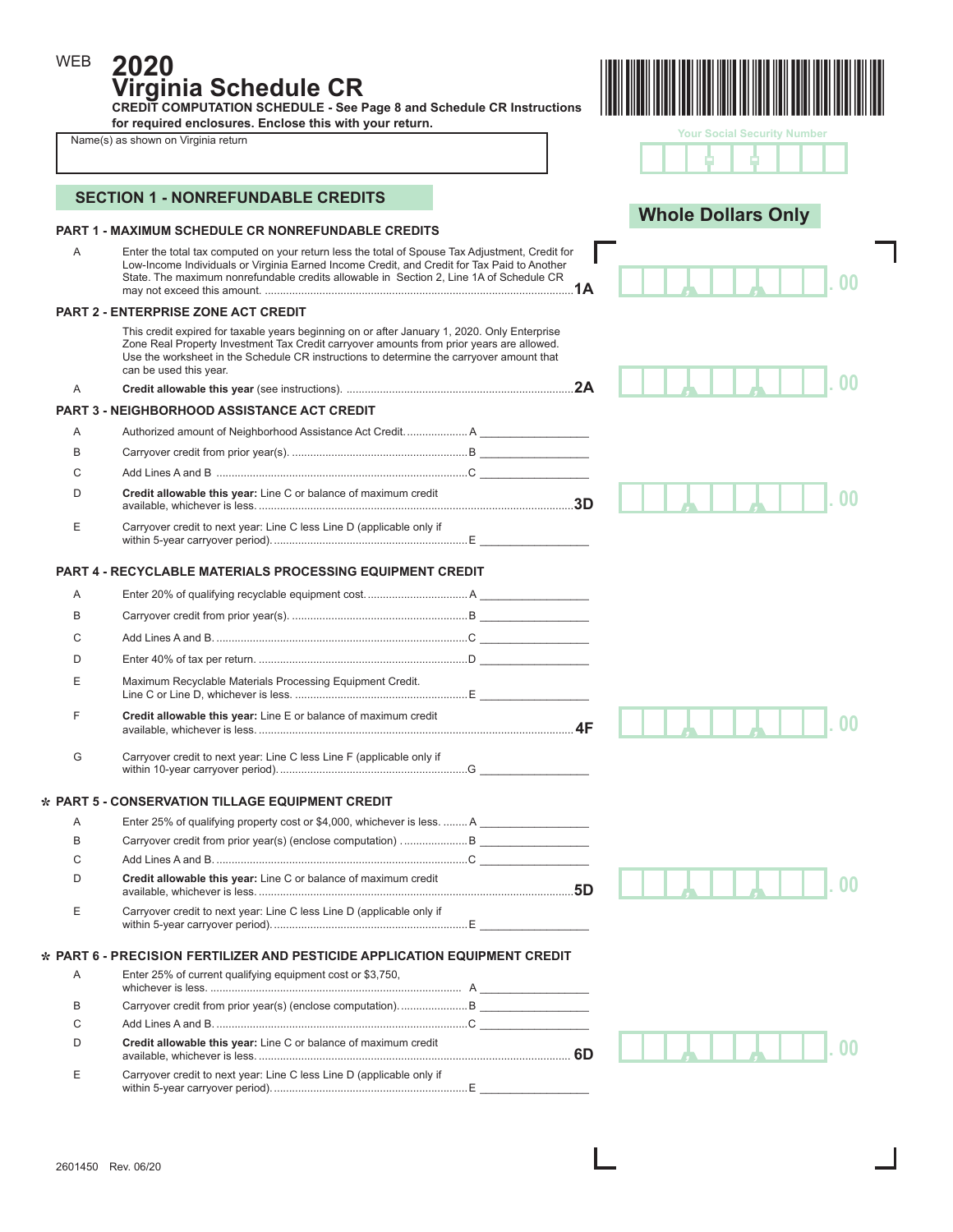# WEB 2020 Schedule CR Page 2

| <b>WEB</b> | 2020 Schedule CR Page 2                                                                                                   |                               |  |
|------------|---------------------------------------------------------------------------------------------------------------------------|-------------------------------|--|
|            | Name(s) as shown on Virginia return                                                                                       | <b>Social Security Number</b> |  |
|            |                                                                                                                           |                               |  |
|            | * PART 7 - CLEAN-FUEL VEHICLE AND VEHICLE EMISSIONS TESTING EQUIPMENT CREDITS                                             |                               |  |
|            | <b>Clean-Fuel Vehicle and Qualified Electric Vehicle Credit</b>                                                           |                               |  |
|            |                                                                                                                           |                               |  |
| Α          | Carryover credit from prior year(s) (enclose computation).  A                                                             |                               |  |
| B          | Credit allowable this year: Line A or balance of maximum credit                                                           |                               |  |
| С          | Carryover credit to next year: Line A less Line B (applicable only if                                                     |                               |  |
|            | <b>Vehicle Emissions Testing Equipment Credit</b>                                                                         |                               |  |
| D          | Enter 20% of the purchase or lease price paid during the year for                                                         |                               |  |
|            |                                                                                                                           |                               |  |
| Е          |                                                                                                                           |                               |  |
| F          |                                                                                                                           |                               |  |
| G          | Credit allowable this year: Line F or balance of maximum credit                                                           |                               |  |
| н          | Carryover credit to next year: Line F less Line G (applicable only                                                        |                               |  |
|            | <b>PART 8 - MAJOR BUSINESS FACILITY JOB TAX CREDIT</b>                                                                    |                               |  |
| Α          | Current credit amount authorized by the Department of Taxation                                                            |                               |  |
| В          |                                                                                                                           |                               |  |
| C          |                                                                                                                           |                               |  |
| D          | Credit allowable this year: Line C or the balance of the maximum                                                          |                               |  |
| E          | Carryover credit to next year: Line C less Line D                                                                         |                               |  |
|            |                                                                                                                           |                               |  |
| Α          | $\star$ PART 9 - FOREIGN SOURCE RETIREMENT INCOME TAX CREDIT<br>Qualifying taxable income on which the tax in the foreign |                               |  |
| B          |                                                                                                                           |                               |  |
| С          | Qualifying tax paid to the foreign country.                                                                               |                               |  |
| D          |                                                                                                                           |                               |  |
| F          | Income percentage. Divide Line A by Line B. Compute to one decimal                                                        |                               |  |
|            | place, not to exceed 100%. For example, 0.3163 becomes 31.6%.  E                                                          |                               |  |
| F          |                                                                                                                           |                               |  |
| G          | Credit allowable this year: Enter the lesser of Line C or Line F,                                                         |                               |  |
|            | <b>PART 10 - HISTORIC REHABILITATION TAX CREDIT</b>                                                                       |                               |  |
| Α          |                                                                                                                           |                               |  |
| B          |                                                                                                                           |                               |  |
| C          |                                                                                                                           |                               |  |
| D          |                                                                                                                           |                               |  |
| Е          | Credit allowable this year: Enter the amount from Line D or the                                                           |                               |  |
|            | balance of maximum credit available, whichever is less. Each credit                                                       |                               |  |
| F          | Carryover credit to next year: Line D less<br>Line E. (applicable only within 10-year carryover period) F                 |                               |  |

ı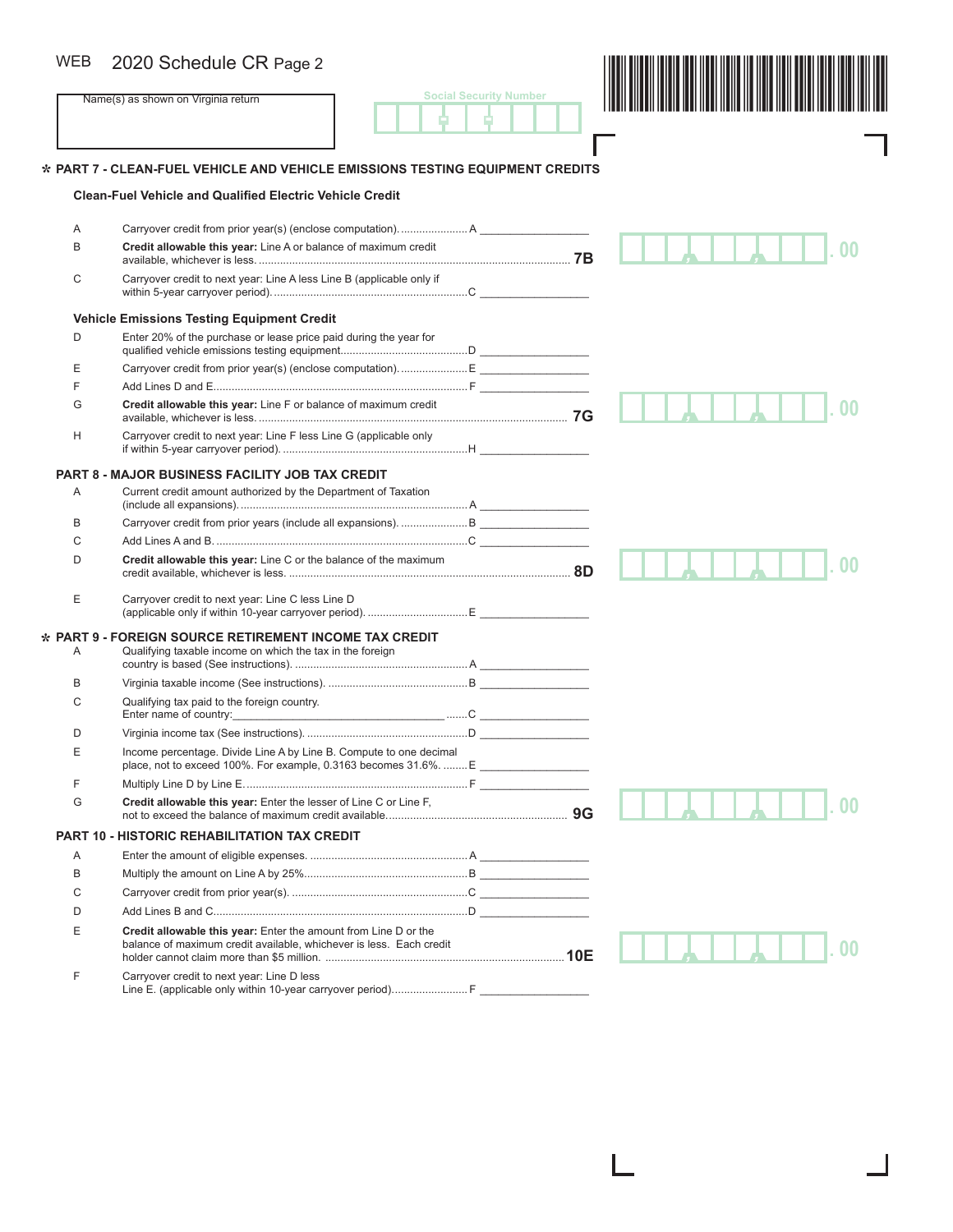# WEB 2020 Schedule CR Page 3

| <b>WEB</b> | 2020 Schedule CR Page 3                                                                                                                                                 |               |                               |  |
|------------|-------------------------------------------------------------------------------------------------------------------------------------------------------------------------|---------------|-------------------------------|--|
|            | Name(s) as shown on Virginia return                                                                                                                                     |               | <b>Social Security Number</b> |  |
|            |                                                                                                                                                                         |               |                               |  |
|            | <b>PART 11 - QUALIFIED EQUITY AND SUBORDINATED DEBT INVESTMENTS TAX CREDIT</b>                                                                                          | <b>SPOUSE</b> | YOU                           |  |
| A          | Credit amount authorized by the                                                                                                                                         |               |                               |  |
| B          |                                                                                                                                                                         |               |                               |  |
| C          |                                                                                                                                                                         |               |                               |  |
| D          | Credit(s) allowable this year:<br>Your credit: Enter the amount from Line C, YOU column or the<br>balance of maximum credit available, whichever is less (not to exceed |               |                               |  |
|            | Be sure to claim the proper credit on the total lines                                                                                                                   |               |                               |  |
| Е          | Spouse's credit: Enter the amount from Line C, SPOUSE column or the<br>balance of maximum credit available, whichever is less (not to exceed                            |               |                               |  |
| F          | Carryover credit to next year:<br>Line C less Line D and/or Line E  (applicable                                                                                         |               |                               |  |
|            | <b>PART 12 - WORKER RETRAINING TAX CREDIT</b>                                                                                                                           |               |                               |  |
| A          |                                                                                                                                                                         |               |                               |  |
| B          | Credit allowable this year: Enter the amount from Line A or the                                                                                                         |               |                               |  |
| C          | Carryover credit to next year: Line A less Line B                                                                                                                       |               |                               |  |
|            | * PART 13 - WASTE MOTOR OIL BURNING EQUIPMENT CREDIT                                                                                                                    |               |                               |  |
| A          | Enter 50% of the purchase price paid during the taxable year for<br>equipment used exclusively for burning waste motor oil at your facility.  A                         |               |                               |  |
| B          | Credit allowable this year: Enter the amount from Line A, up to                                                                                                         |               |                               |  |
|            | <b>PART 14 - RESERVED FOR FUTURE USE</b>                                                                                                                                |               |                               |  |
|            | * PART 15 - BIODIESEL AND GREEN DIESEL FUELS TAX CREDIT                                                                                                                 |               |                               |  |
| Α          | Enter the amount of Biodiesel and Green Diesel Fuels Tax Credit authorized<br>by the Virginia Department of Taxation or the amount transferred to you                   |               |                               |  |
| B          |                                                                                                                                                                         |               |                               |  |
| C          |                                                                                                                                                                         |               |                               |  |
| D          |                                                                                                                                                                         |               |                               |  |
| Ε          |                                                                                                                                                                         |               |                               |  |
| F          | Credit allowable this year: Enter the amount from Line E                                                                                                                |               |                               |  |
| G          | Carryover credit to next year: Line E less Line F                                                                                                                       |               |                               |  |
|            | <b>PART 16 - LIVABLE HOME TAX CREDIT</b>                                                                                                                                |               |                               |  |
| A          | Enter the amount of the Livable Home Tax Credit authorized by the                                                                                                       |               |                               |  |
| B          |                                                                                                                                                                         |               |                               |  |
| C          |                                                                                                                                                                         |               |                               |  |
| D          | Credit allowable this year: Enter the amount from Line C                                                                                                                |               |                               |  |
| Ε          | Carryover credit to next year: Line C less Line D                                                                                                                       |               |                               |  |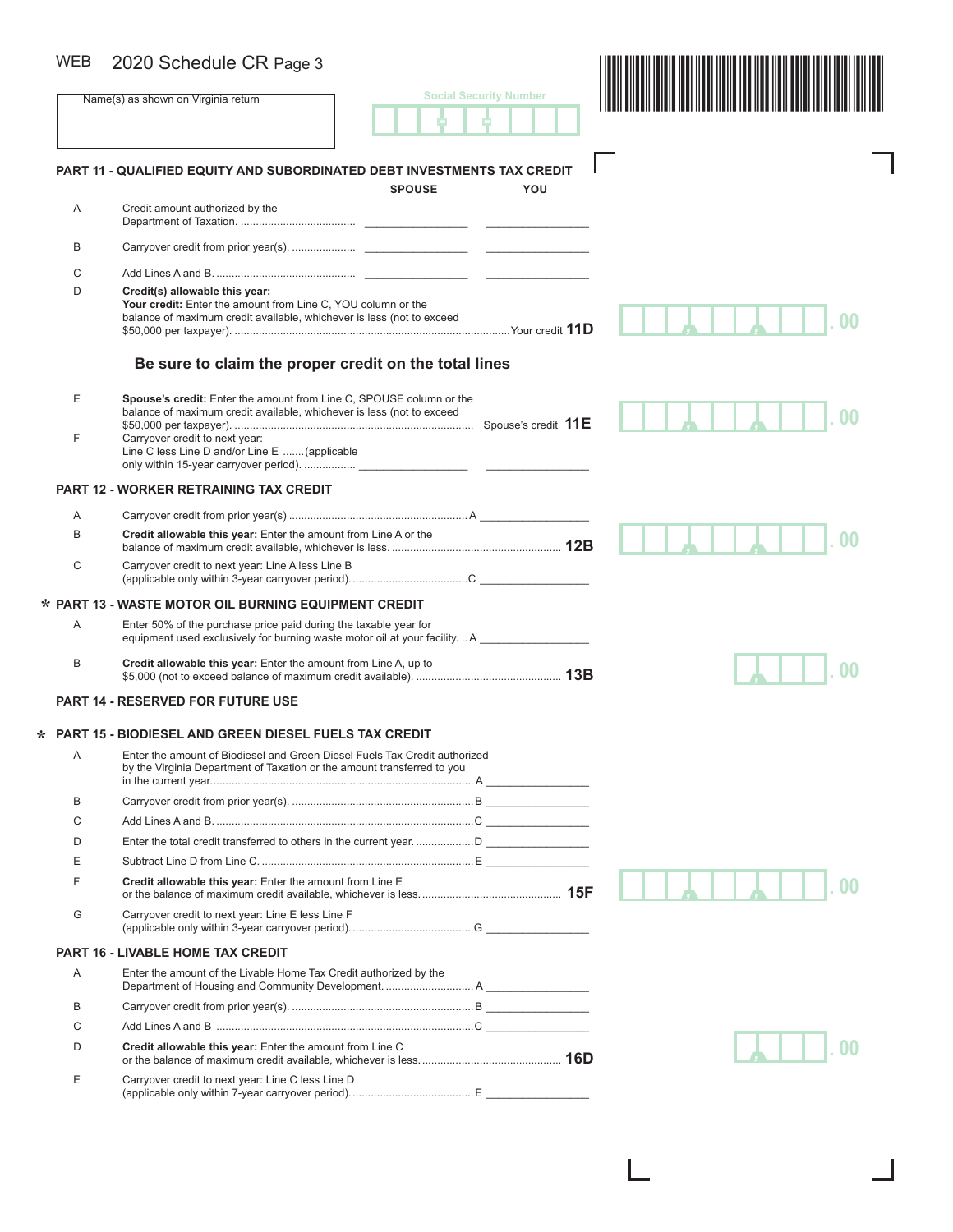| <b>WEB</b> | 2020 Schedule CR Page 4                                                                                                                      |                               |                |
|------------|----------------------------------------------------------------------------------------------------------------------------------------------|-------------------------------|----------------|
|            | Name(s) as shown on Virginia return                                                                                                          | <b>Social Security Number</b> |                |
|            |                                                                                                                                              |                               |                |
|            | <b>PART 17 - RIPARIAN WATERWAY BUFFER TAX CREDIT</b>                                                                                         |                               |                |
| A          | Enter the amount of Riparian Waterway Buffer Tax Credit                                                                                      |                               |                |
| B          |                                                                                                                                              |                               |                |
| C          |                                                                                                                                              |                               |                |
| D          | Credit allowable this year: Enter the amount from Line C                                                                                     |                               |                |
| Ε          | Carryover credit to next year: Line C less Line D                                                                                            |                               |                |
|            | <b>PART 18 - LAND PRESERVATION TAX CREDIT</b><br><b>SPOUSE</b>                                                                               | YOU                           |                |
| A          | Credit amount authorized or the amount<br>transferred to you and/or spouse in the                                                            |                               |                |
| В          |                                                                                                                                              |                               |                |
| С          |                                                                                                                                              |                               |                |
| D          | Total credit transferred to others in                                                                                                        |                               |                |
| Ε          |                                                                                                                                              |                               |                |
| F          | Credit(s) allowable this year:                                                                                                               |                               |                |
|            | Your credit: Enter the amount from Line E, YOU column<br>or the balance of maximum credit available, whichever is less (not to exceed        |                               |                |
|            | Be sure to claim the proper credit on the total lines.                                                                                       |                               |                |
| G          | Spouse's credit: Enter the amount from Line E, SPOUSE column<br>or the balance of maximum credit available, whichever is less (not to exceed |                               |                |
| H          | Carryover credit to next year: Line E less                                                                                                   |                               |                |
|            | <b>PART 19 - COMMUNITY OF OPPORTUNITY TAX CREDIT</b>                                                                                         |                               |                |
| A          | Enter the amount of credit authorized by the                                                                                                 |                               |                |
| в          |                                                                                                                                              |                               |                |
| С          |                                                                                                                                              |                               |                |
| D          | Credit allowable this year: Enter amount from Line C or                                                                                      |                               | 0 <sub>0</sub> |
| Ε          | Carryover credit to next year: Line C less Line D                                                                                            |                               |                |
|            | <b>PART 20 - GREEN JOBS CREATION TAX CREDIT</b>                                                                                              |                               |                |
| A          | Enter the total eligible credit amount for each green job                                                                                    |                               |                |
| В          |                                                                                                                                              |                               |                |
| C          |                                                                                                                                              |                               |                |
| D          | Credit allowable this year: Enter the amount from Line C                                                                                     |                               |                |
| Е          | Carryover credit to next year: Line C less Line D                                                                                            |                               |                |
|            | <b>PART 21 - FARM WINERIES AND VINEYARDS TAX CREDIT</b>                                                                                      |                               |                |
| Α          | Enter the total eligible credit amount authorized by                                                                                         |                               |                |
| В          |                                                                                                                                              |                               |                |
| С          |                                                                                                                                              |                               |                |
| D          | Credit allowable this year: Enter the amount from Line C                                                                                     |                               |                |
| Е          | Carryover credit to next year: Line C less Line D                                                                                            |                               |                |
|            |                                                                                                                                              |                               |                |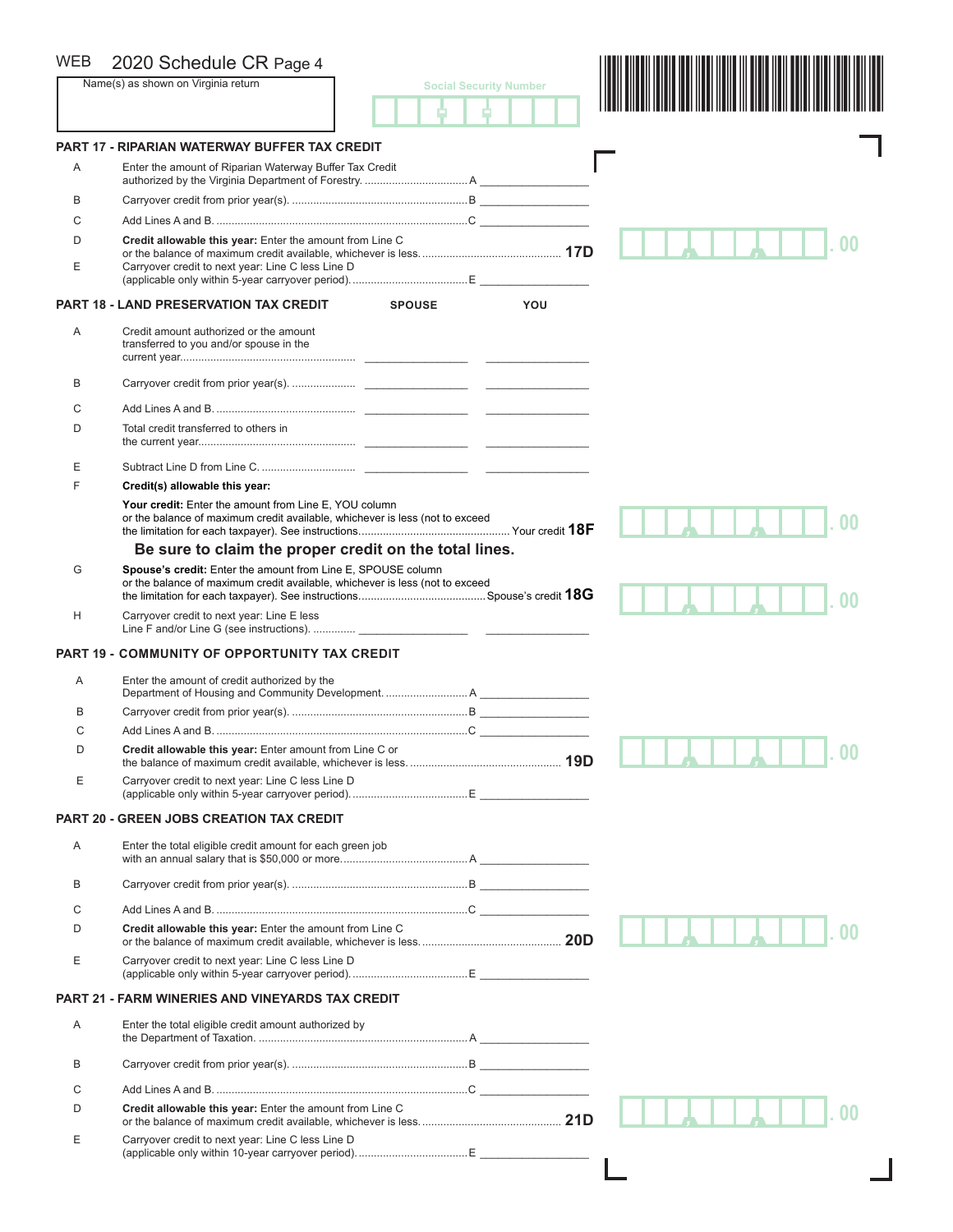## WEB

| <b>WEB</b>     | 2020 Schedule CR Page 5                                        |                               |  |
|----------------|----------------------------------------------------------------|-------------------------------|--|
|                | Name(s) as shown on Virginia return                            | <b>Social Security Number</b> |  |
|                |                                                                |                               |  |
|                | PART 22 - INTERNATIONAL TRADE FACILITY TAX CREDIT              |                               |  |
| Α              | Enter the total eligible credit amount authorized by           |                               |  |
| В              |                                                                |                               |  |
| C              |                                                                |                               |  |
| D              |                                                                |                               |  |
| Ε              | Maximum International Trade Facility Tax Credit: Enter the     |                               |  |
| F              | Credit allowable this year: Enter the amount from Line E       |                               |  |
| G              | Carryover credit to next year: Line C less Line F              |                               |  |
|                | PART 23 - PORT VOLUME INCREASE TAX CREDIT                      |                               |  |
| Α              | Enter the total credit amount originating in 2020 or the       |                               |  |
| В              |                                                                |                               |  |
| C              |                                                                |                               |  |
| D              | Enter the credit amount earned during 2020 that was            |                               |  |
| Ε              |                                                                |                               |  |
| F              | Credit allowable this year: Enter the amount from Line E       |                               |  |
| G              | Carryover credit to next year: Line E less Line F              |                               |  |
| <b>PART 24</b> | <b>BARGE AND RAIL USAGE TAX CREDIT</b>                         |                               |  |
| Α              | Enter the total eligible credit amount authorized by           |                               |  |
| B              |                                                                |                               |  |
| C              |                                                                |                               |  |
| D              | Credit allowable this year: Enter the amount from Line C       |                               |  |
| Ε              | Carryover credit to next year: Line C less Line D              |                               |  |
|                | <b>PART 25 - RESEARCH AND DEVELOPMENT EXPENSES TAX CREDIT</b>  |                               |  |
| Α              | Enter the total eligible credit amount authorized by           |                               |  |
| B              | Credit allowable this year: Enter the amount from Line A       |                               |  |
|                | <b>PART 26 - EDUCATION IMPROVEMENT SCHOLARSHIPS TAX CREDIT</b> |                               |  |
| Α              | Enter the total eligible credit amount authorized by           |                               |  |
| В              |                                                                |                               |  |
| C              |                                                                |                               |  |
| D              | Credit allowable this year: Enter the amount from Line C       |                               |  |
| Е              | Carryover credit to next year: Line C less Line D              |                               |  |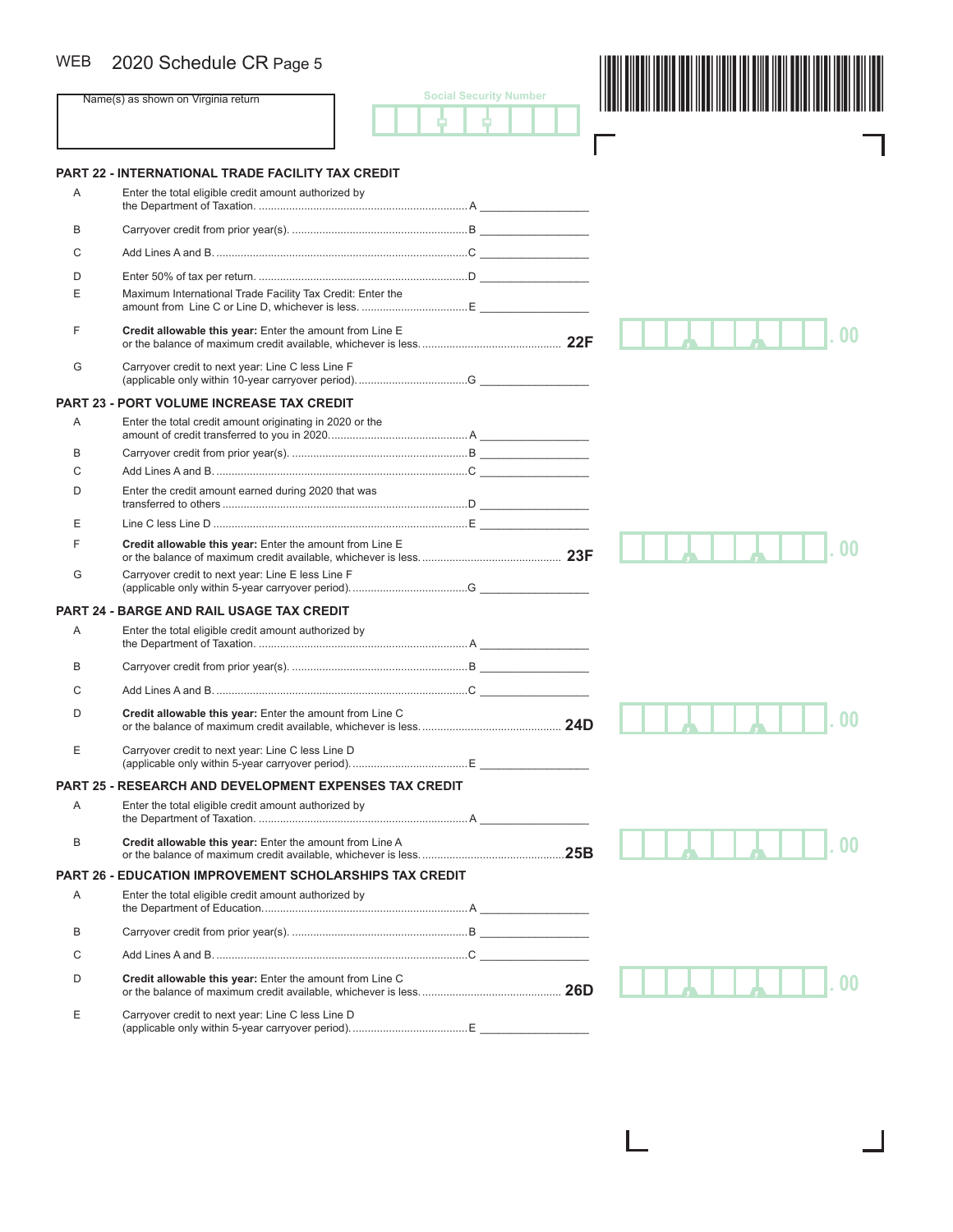#### 2020 Schedule CR Page 6 WEB

| 2020 Schedule CR Page 6                                  |                                                          |                                                                                                                                                                                                                                                                                                                                                                                |
|----------------------------------------------------------|----------------------------------------------------------|--------------------------------------------------------------------------------------------------------------------------------------------------------------------------------------------------------------------------------------------------------------------------------------------------------------------------------------------------------------------------------|
| Name(s) as shown on Virginia return                      | <b>Social Security Number</b>                            |                                                                                                                                                                                                                                                                                                                                                                                |
|                                                          |                                                          |                                                                                                                                                                                                                                                                                                                                                                                |
| Enter the total eligible credit amount authorized by     |                                                          |                                                                                                                                                                                                                                                                                                                                                                                |
|                                                          |                                                          |                                                                                                                                                                                                                                                                                                                                                                                |
|                                                          |                                                          |                                                                                                                                                                                                                                                                                                                                                                                |
|                                                          |                                                          |                                                                                                                                                                                                                                                                                                                                                                                |
| Carryover credit to next year: Line C less Line D        |                                                          |                                                                                                                                                                                                                                                                                                                                                                                |
| <b>PART 28 - FOOD CROP DONATION TAX CREDIT</b>           |                                                          |                                                                                                                                                                                                                                                                                                                                                                                |
| Enter the total eligible credit amount authorized by     |                                                          |                                                                                                                                                                                                                                                                                                                                                                                |
|                                                          |                                                          |                                                                                                                                                                                                                                                                                                                                                                                |
|                                                          |                                                          |                                                                                                                                                                                                                                                                                                                                                                                |
|                                                          |                                                          |                                                                                                                                                                                                                                                                                                                                                                                |
| Carryover credit to next year: Line C less Line D        |                                                          |                                                                                                                                                                                                                                                                                                                                                                                |
|                                                          |                                                          |                                                                                                                                                                                                                                                                                                                                                                                |
|                                                          |                                                          |                                                                                                                                                                                                                                                                                                                                                                                |
|                                                          |                                                          |                                                                                                                                                                                                                                                                                                                                                                                |
|                                                          |                                                          |                                                                                                                                                                                                                                                                                                                                                                                |
| <b>PART 30 - WORKER TRAINING TAX CREDIT</b>              |                                                          |                                                                                                                                                                                                                                                                                                                                                                                |
| Enter the total eligible credit amount authorized by     |                                                          |                                                                                                                                                                                                                                                                                                                                                                                |
|                                                          |                                                          |                                                                                                                                                                                                                                                                                                                                                                                |
|                                                          |                                                          |                                                                                                                                                                                                                                                                                                                                                                                |
|                                                          |                                                          |                                                                                                                                                                                                                                                                                                                                                                                |
| Credit allowable this year: Enter the amount from Line C |                                                          | 00                                                                                                                                                                                                                                                                                                                                                                             |
|                                                          | Credit allowable this year: Enter the amount from Line C | <b>PART 27 - MAJOR RESEARCH AND DEVELOPMENT EXPENSES TAX CREDIT</b><br>Credit allowable this year: Enter the amount from Line C or the balance<br>of maximum credit available, whichever is less. This amount cannot be<br>* PART 29 - VIRGINIA COAL EMPLOYMENT AND PRODUCTION INCENTIVE TAX CREDIT<br>C Credit allowable this year: Enter Line B or balance of maximum credit |

A. Add Lines 2A, 3D, 4F, 5D, 6D, 7B, 7G, 8D, 9G, 10E, 11D, 11E, 12B, 13B, 15F, 16D, 17D, 18F, 18G, 19D, 20D, 21D, 22F, 23F, 24D, 25B, 26D, 27D, 28D, 29C, 30D (if you claimed more than the maximum allowed nonrefundable credits, see instructions). .........................................................................................................................**1A**

*, ,* **. 00**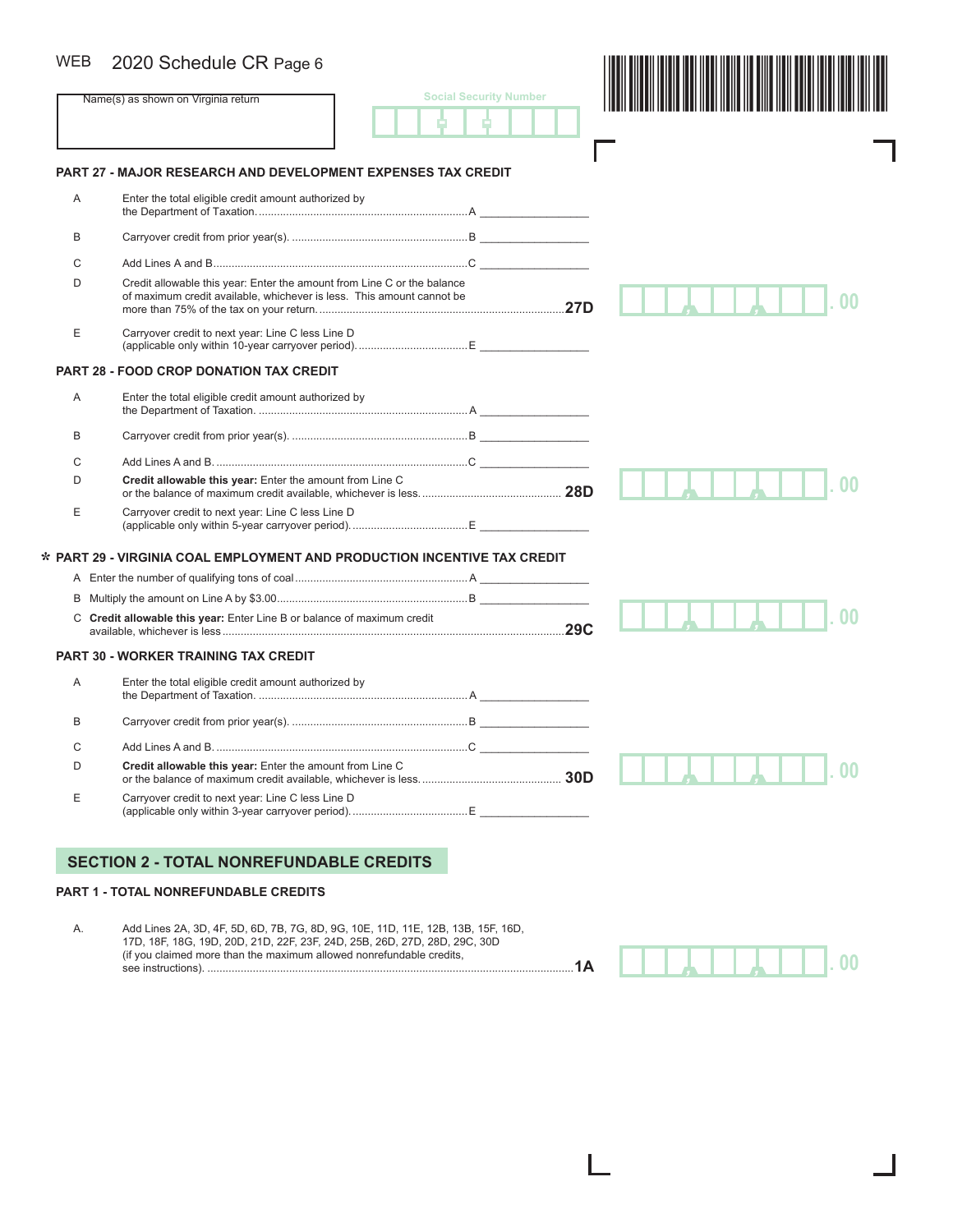## 2020 Schedule CR Page 7 WEB

| WEB<br>2020 Schedule CR Page 7      |                               |  |
|-------------------------------------|-------------------------------|--|
| Name(s) as shown on Virginia return | <b>Social Security Number</b> |  |
|                                     |                               |  |

## **SECTION 3 - REFUNDABLE CREDITS**

 **PART 1 - COALFIELD EMPLOYMENT ENHANCEMENT TAX CREDIT— Cannot be claimed for Tax Year 2020 \***

### A **RESERVED FOR FUTURE USE**

- **B RESERVED FOR FUTURE USE**
- **C RESERVED FOR FUTURE USE**

#### **D** RESERVED FOR FUTURE USE

**\***

| E              | 2020 Coalfield Employment Enhancement Tax Credit to be applied toward your                                                                              |    |  | no |
|----------------|---------------------------------------------------------------------------------------------------------------------------------------------------------|----|--|----|
|                | <b>PART 2 - MOTION PICTURE PRODUCTION TAX CREDIT</b>                                                                                                    |    |  |    |
| $\mathsf{A}$   |                                                                                                                                                         | 2A |  |    |
|                | <b>PART 3 - AGRICULTURAL BEST MANAGEMENT PRACTICES TAX CREDIT</b>                                                                                       |    |  |    |
| $\overline{A}$ | Enter amount of credit authorized by the Department of Conservation and Recreation. 3A                                                                  |    |  |    |
|                | <b>PART 4 - RESEARCH AND DEVELOPMENT EXPENSES TAX CREDIT</b>                                                                                            |    |  |    |
| $\overline{A}$ | Enter amount of Research and Development Expenses Tax Credit authorized by the                                                                          | 4A |  |    |
|                | <b>SECTION 4 - TOTAL REFUNDABLE CREDITS</b>                                                                                                             |    |  |    |
|                | <b>PART 1 - TOTAL REFUNDABLE CREDITS</b>                                                                                                                |    |  |    |
| A              | Add Section 3, Part 2 - Line 2A, Part 3 - Line 3A and                                                                                                   | 1A |  |    |
|                | <b>SECTION 5 - TOTAL CURRENT YEAR CREDITS</b>                                                                                                           |    |  |    |
|                | <b>PART 1 - TOTAL CURRENT YEAR CREDITS</b>                                                                                                              |    |  |    |
| A              | Total credits allowable this year. Enter the total of Section 2, Line 1A<br>and Section 4, Part 1 - Line 1A here and on Line 25 of Form 760, Line 25 of |    |  |    |

H